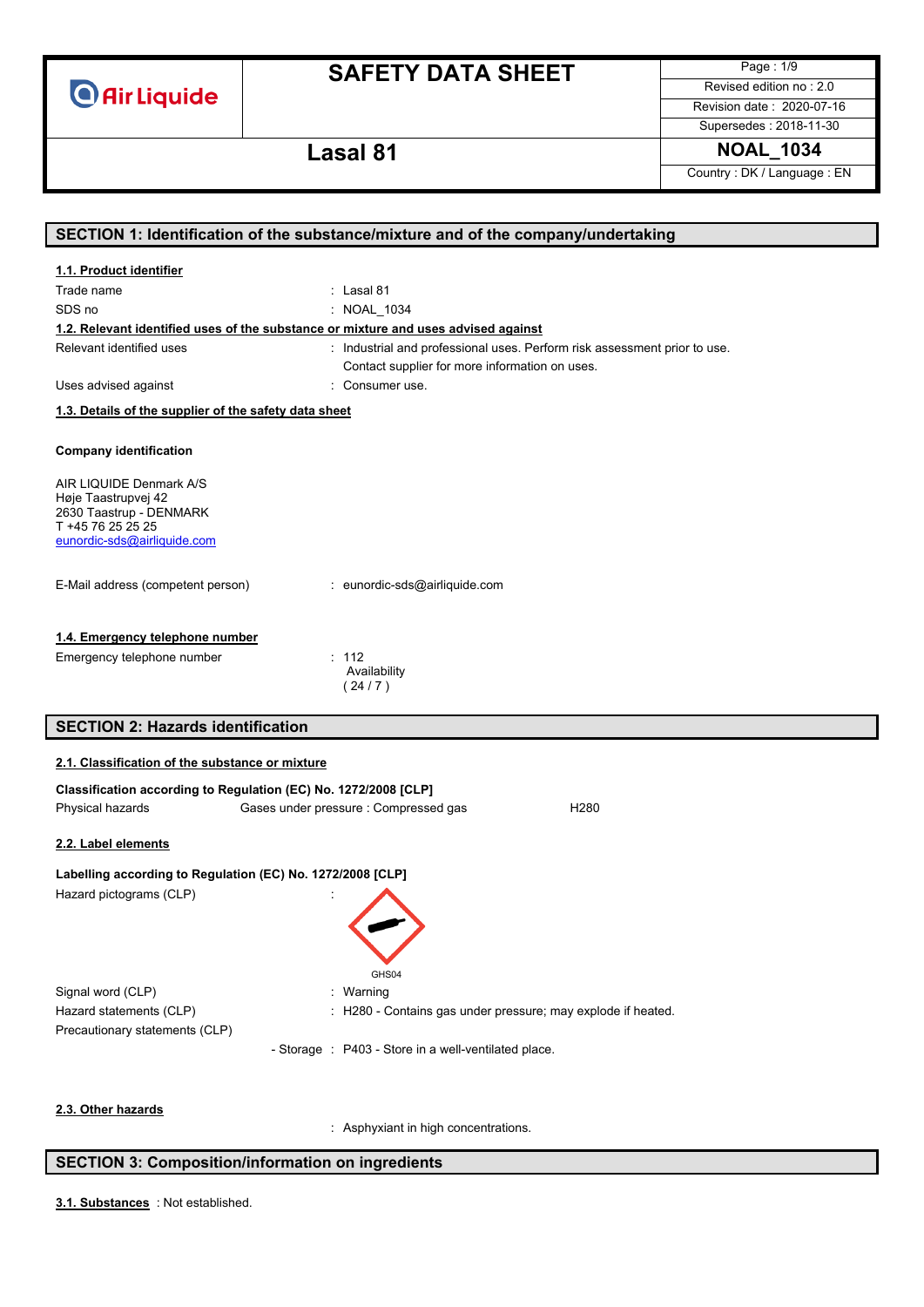

# **SAFETY DATA SHEET**

Page : 2/9 Revised edition no : 2.0

Revision date : 2020-07-16 Supersedes : 2018-11-30

### **Lasal 81 NOAL\_1034**

Country : DK / Language : EN

### **Name Product identifier Product identifier Composition [V-%]: Classification according to Regulation (EC) No. 1272/2008 [CLP]** Helium (CAS-No.) 7440-59-7 (EC-No.) 231-168-5 (EC Index-No.) (REACH-no) \*1 80.855 Press. Gas (Comp.), H280 Nitrogen (CAS-No.) 7727-37-9 (EC-No.) 231-783-9 (EC Index-No.) (REACH-no) \*1 15 Press. Gas (Comp.), H280 Carbon dioxide (CAS-No.) 124-38-9 (EC-No.) 204-696-9 (EC Index-No.) (REACH-no) \*1 3.875 Press. Gas (Liq.), H280 Hydrogen (CAS-No.) 1333-74-0 (EC-No.) 215-605-7 (EC Index-No.) 001-001-00-9 (REACH-no) \*1 0.27 Flam. Gas 1, H220 Press. Gas (Comp.), H280 **3.2. Mixtures**

Full text of H-statements: see section 16

*Contains no other components or impurities which will influence the classification of the product.*

*\*1: Listed in Annex IV / V REACH, exempted from registration.*

*\*2: Registration deadline not expired.*

*\*3: Registration not required: Substance manufactured or imported < 1t/y.*

### **SECTION 4: First aid measures**

#### **4.1. Description of first aid measures**

| - Inhalation                                                     |  | : Remove victim to uncontaminated area wearing self contained breathing apparatus. Keep<br>victim warm and rested. Call a doctor. Perform cardiopulmonary resuscitation if breathing<br>stopped. |  |  |
|------------------------------------------------------------------|--|--------------------------------------------------------------------------------------------------------------------------------------------------------------------------------------------------|--|--|
| - Skin contact                                                   |  | : Adverse effects not expected from this product.                                                                                                                                                |  |  |
| - Eve contact                                                    |  | : Adverse effects not expected from this product.                                                                                                                                                |  |  |
| - Ingestion                                                      |  | : Ingestion is not considered a potential route of exposure.                                                                                                                                     |  |  |
| 4.2. Most important symptoms and effects, both acute and delayed |  |                                                                                                                                                                                                  |  |  |
|                                                                  |  | : In high concentrations may cause asphyxiation. Symptoms may include loss of<br>mobility/consciousness. Victim may not be aware of asphyxiation.                                                |  |  |
|                                                                  |  | Refer to section 11.                                                                                                                                                                             |  |  |

### **4.3. Indication of any immediate medical attention and special treatment needed**

: None.

### **SECTION 5: Firefighting measures**

#### **5.1. Extinguishing media**

- Suitable extinguishing media : Water spray or fog.
	-
- 
- Unsuitable extinguishing media : Do not use water jet to extinguish.

#### **5.2. Special hazards arising from the substance or mixture**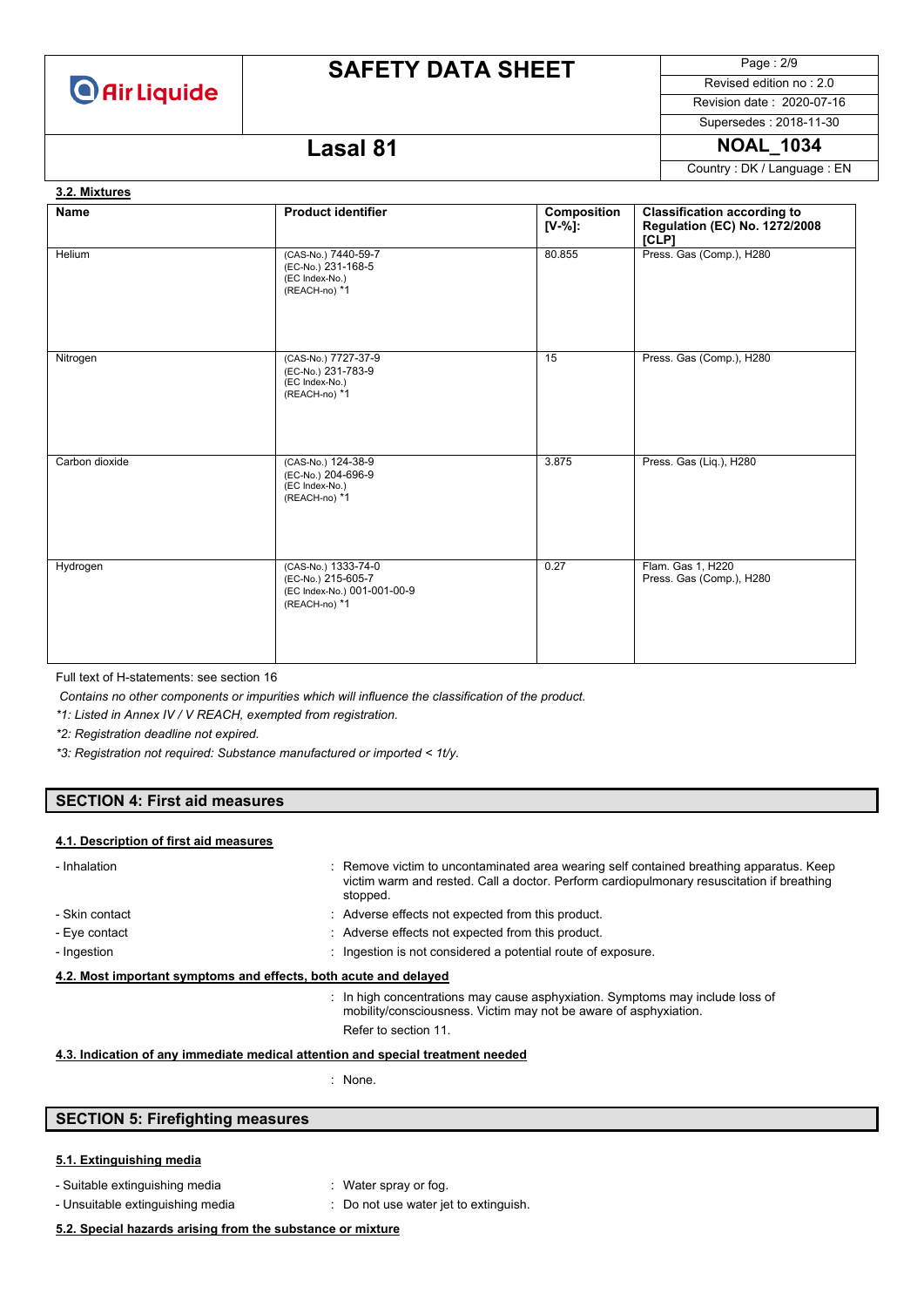| <b>O</b> Air Liquide                           | <b>SAFETY DATA SHEET</b>                                                                                                                                                                                                                                                                                          | Page: 3/9                                                   |  |  |
|------------------------------------------------|-------------------------------------------------------------------------------------------------------------------------------------------------------------------------------------------------------------------------------------------------------------------------------------------------------------------|-------------------------------------------------------------|--|--|
|                                                |                                                                                                                                                                                                                                                                                                                   | Revised edition no: 2.0                                     |  |  |
|                                                |                                                                                                                                                                                                                                                                                                                   | Revision date: 2020-07-16                                   |  |  |
|                                                |                                                                                                                                                                                                                                                                                                                   | Supersedes: 2018-11-30                                      |  |  |
|                                                | <b>Lasal 81</b>                                                                                                                                                                                                                                                                                                   | <b>NOAL_1034</b>                                            |  |  |
|                                                |                                                                                                                                                                                                                                                                                                                   | Country: DK / Language: EN                                  |  |  |
| Specific hazards                               | Exposure to fire may cause containers to rupture/explode.                                                                                                                                                                                                                                                         |                                                             |  |  |
| Hazardous combustion products                  | : None.                                                                                                                                                                                                                                                                                                           |                                                             |  |  |
| 5.3. Advice for firefighters                   |                                                                                                                                                                                                                                                                                                                   |                                                             |  |  |
| Specific methods                               | : Use fire control measures appropriate for the surrounding fire. Exposure to fire and heat<br>radiation may cause gas receptacles to rupture. Cool endangered receptacles with water spray<br>jet from a protected position. Prevent water used in emergency cases from entering sewers and<br>drainage systems. |                                                             |  |  |
|                                                | If possible, stop flow of product.                                                                                                                                                                                                                                                                                |                                                             |  |  |
|                                                | Use water spray or fog to knock down fire fumes if possible.                                                                                                                                                                                                                                                      |                                                             |  |  |
|                                                | Move containers away from the fire area if this can be done without risk.                                                                                                                                                                                                                                         |                                                             |  |  |
| Special protective equipment for fire fighters |                                                                                                                                                                                                                                                                                                                   | : In confined space use self-contained breathing apparatus. |  |  |
|                                                | Standard protective clothing and equipment (Self Contained Breathing Apparatus) for fire<br>fighters.                                                                                                                                                                                                             |                                                             |  |  |
|                                                | Standard EN 137 - Self-contained open-circuit compressed air breathing apparatus with full<br>face mask.                                                                                                                                                                                                          |                                                             |  |  |
|                                                | Standard EN 469 - Protective clothing for firefighters. Standard - EN 659: Protective gloves for<br>firefighters.                                                                                                                                                                                                 |                                                             |  |  |

### **SECTION 6: Accidental release measures**

#### **6.1. Personal precautions, protective equipment and emergency procedures**

|                                                           | $:$ Try to stop release.                                                                              |  |
|-----------------------------------------------------------|-------------------------------------------------------------------------------------------------------|--|
|                                                           | Evacuate area.                                                                                        |  |
|                                                           | Wear self-contained breathing apparatus when entering area unless atmosphere is proved to<br>be safe. |  |
|                                                           | Ensure adequate air ventilation.                                                                      |  |
|                                                           | Act in accordance with local emergency plan.                                                          |  |
|                                                           | Stay upwind.                                                                                          |  |
|                                                           | Oxygen detectors should be used when asphyxiating gases may be released.                              |  |
| 6.2. Environmental precautions                            |                                                                                                       |  |
|                                                           | : Try to stop release.                                                                                |  |
| 6.3. Methods and material for containment and cleaning up |                                                                                                       |  |
|                                                           | : Ventilate area.                                                                                     |  |
| 6.4. Reference to other sections                          |                                                                                                       |  |
|                                                           | : See also sections 8 and 13.                                                                         |  |

### **SECTION 7: Handling and storage**

#### **7.1. Precautions for safe handling**

Safe use of the product interest in the product must be handled in accordance with good industrial hygiene and safety procedures. Only experienced and properly instructed persons should handle gases under pressure. Consider pressure relief device(s) in gas installations. Ensure the complete gas system was (or is regularily) checked for leaks before use. Do not smoke while handling product. Use only properly specified equipment which is suitable for this product, its supply pressure and temperature. Contact your gas supplier if in doubt. Avoid suck back of water, acid and alkalis.

Do not breathe gas.

Avoid release of product into atmosphere.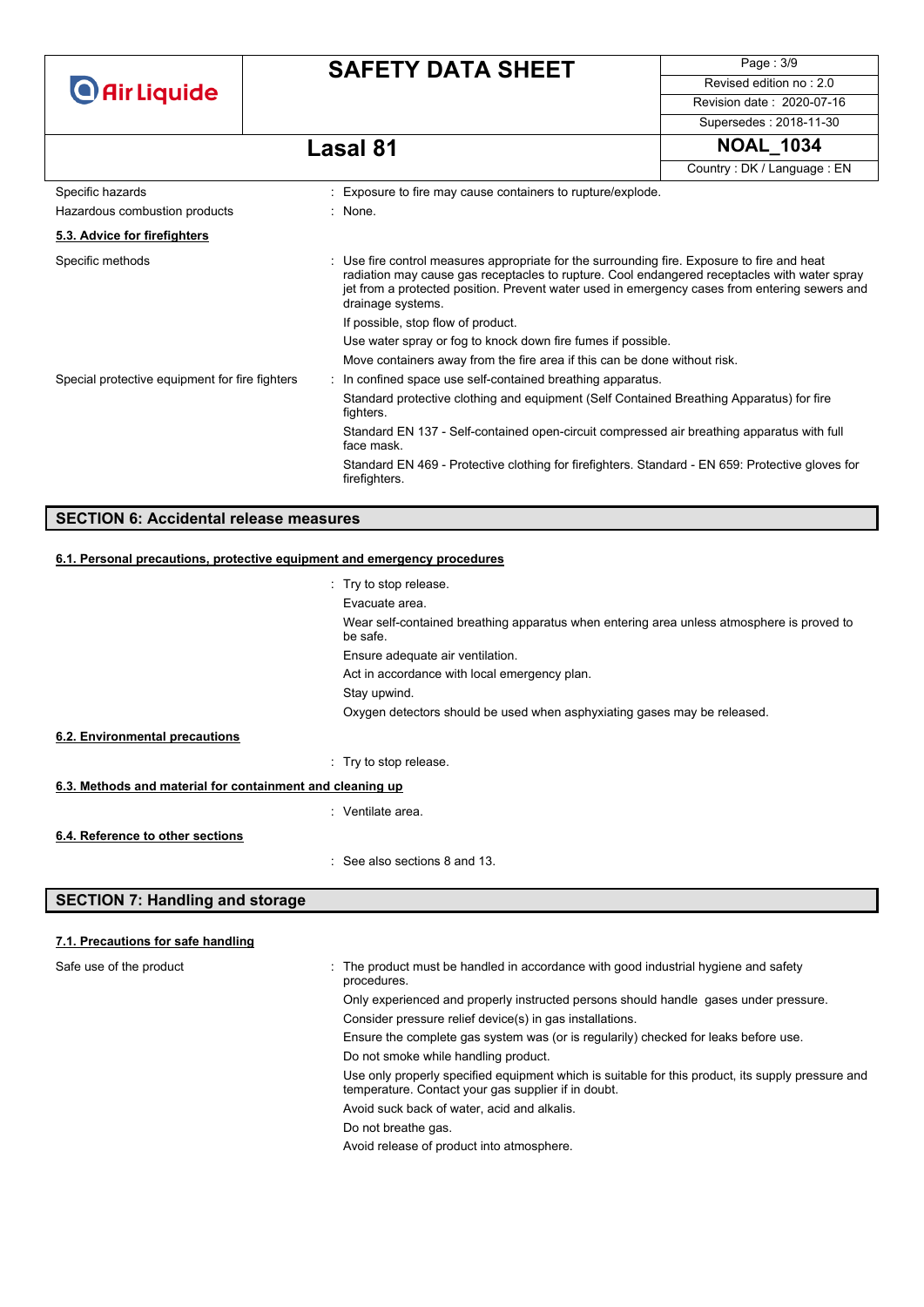|                                                                   | <b>SAFETY DATA SHEET</b>                                                                                                                                         | Page: $4/9$                |
|-------------------------------------------------------------------|------------------------------------------------------------------------------------------------------------------------------------------------------------------|----------------------------|
| <b>O</b> Air Liquide                                              |                                                                                                                                                                  | Revised edition no: 2.0    |
|                                                                   |                                                                                                                                                                  | Revision date: 2020-07-16  |
|                                                                   |                                                                                                                                                                  | Supersedes: 2018-11-30     |
|                                                                   | <b>Lasal 81</b>                                                                                                                                                  | <b>NOAL 1034</b>           |
|                                                                   |                                                                                                                                                                  | Country: DK / Language: EN |
| Safe handling of the gas receptacle                               | : Refer to supplier's container handling instructions.                                                                                                           |                            |
|                                                                   | Do not allow backfeed into the container.                                                                                                                        |                            |
|                                                                   | Protect cylinders from physical damage; do not drag, roll, slide or drop.                                                                                        |                            |
|                                                                   | When moving cylinders, even for short distances, use a cart (trolley, hand truck, etc.) designed<br>to transport cylinders.                                      |                            |
|                                                                   | Leave valve protection caps in place until the container has been secured against either a wall<br>or bench or placed in a container stand and is ready for use. |                            |
|                                                                   | If user experiences any difficulty operating valve discontinue use and contact supplier.                                                                         |                            |
|                                                                   | Never attempt to repair or modify container valves or safety relief devices.                                                                                     |                            |
|                                                                   | Damaged valves should be reported immediately to the supplier.                                                                                                   |                            |
|                                                                   | Keep container valve outlets clean and free from contaminants particularly oil and water.                                                                        |                            |
|                                                                   | Replace valve outlet caps or plugs and container caps where supplied as soon as container is<br>disconnected from equipment.                                     |                            |
|                                                                   | Close container valve after each use and when empty, even if still connected to equipment.                                                                       |                            |
|                                                                   | Never attempt to transfer gases from one cylinder/container to another.                                                                                          |                            |
|                                                                   | Never use direct flame or electrical heating devices to raise the pressure of a container.                                                                       |                            |
|                                                                   | Do not remove or deface labels provided by the supplier for the identification of the content of<br>the container.                                               |                            |
|                                                                   | Suck back of water into the container must be prevented.                                                                                                         |                            |
|                                                                   | Open valve slowly to avoid pressure shock.                                                                                                                       |                            |
| 7.2. Conditions for safe storage, including any incompatibilities |                                                                                                                                                                  |                            |
|                                                                   | : Observe all regulations and local requirements regarding storage of containers.                                                                                |                            |
|                                                                   | Containers should not be stored in conditions likely to encourage corrosion.                                                                                     |                            |
|                                                                   | Container valve guards or caps should be in place.                                                                                                               |                            |
|                                                                   | Containers should be stored in the vertical position and properly secured to prevent them from<br>falling over.                                                  |                            |
|                                                                   | Stored containers should be periodically checked for general condition and leakage.                                                                              |                            |
|                                                                   | Keep container below 50°C in a well ventilated place.                                                                                                            |                            |
|                                                                   | Store containers in location free from fire risk and away from sources of heat and ignition.                                                                     |                            |
|                                                                   | Keep away from combustible materials.                                                                                                                            |                            |
| 7.3. Specific end use(s)                                          |                                                                                                                                                                  |                            |
|                                                                   | None.                                                                                                                                                            |                            |
|                                                                   |                                                                                                                                                                  |                            |

### **SECTION 8: Exposure controls/personal protection**

### **8.1. Control parameters**

| Carbon dioxide (124-38-9)         |                                          |                                               |  |  |
|-----------------------------------|------------------------------------------|-----------------------------------------------|--|--|
| OEL: Occupational Exposure Limits |                                          |                                               |  |  |
| EU                                | TWA IOELV (EU) 8 h $\text{[mg/m³]}$      | 9000 mg/m <sup>3</sup>                        |  |  |
|                                   | TWA IOELV (EU) 8 h [ppm]                 | 5000 ppm                                      |  |  |
| Denmark                           | TWA (DK) OEL 8h $\text{[mq/m}^3\text{]}$ | 9000 mg/m <sup>3</sup>                        |  |  |
|                                   | TWA (DK) OEL 8h [ppm]                    | 5000 ppm                                      |  |  |
|                                   | Anmærkninger (DK)                        | E (betyder, at stoffet har en EF-grænseværdi) |  |  |

DNEL (Derived-No Effect Level) : No data available.

PNEC (Predicted No-Effect Concentration) : No data available.

### **8.2. Exposure controls**

#### **8.2.1. Appropriate engineering controls**

: Provide adequate general and local exhaust ventilation.

Systems under pressure should be regularily checked for leakages. Ensure exposure is below occupational exposure limits (where available). Oxygen detectors should be used when asphyxiating gases may be released. Consider the use of a work permit system e.g. for maintenance activities.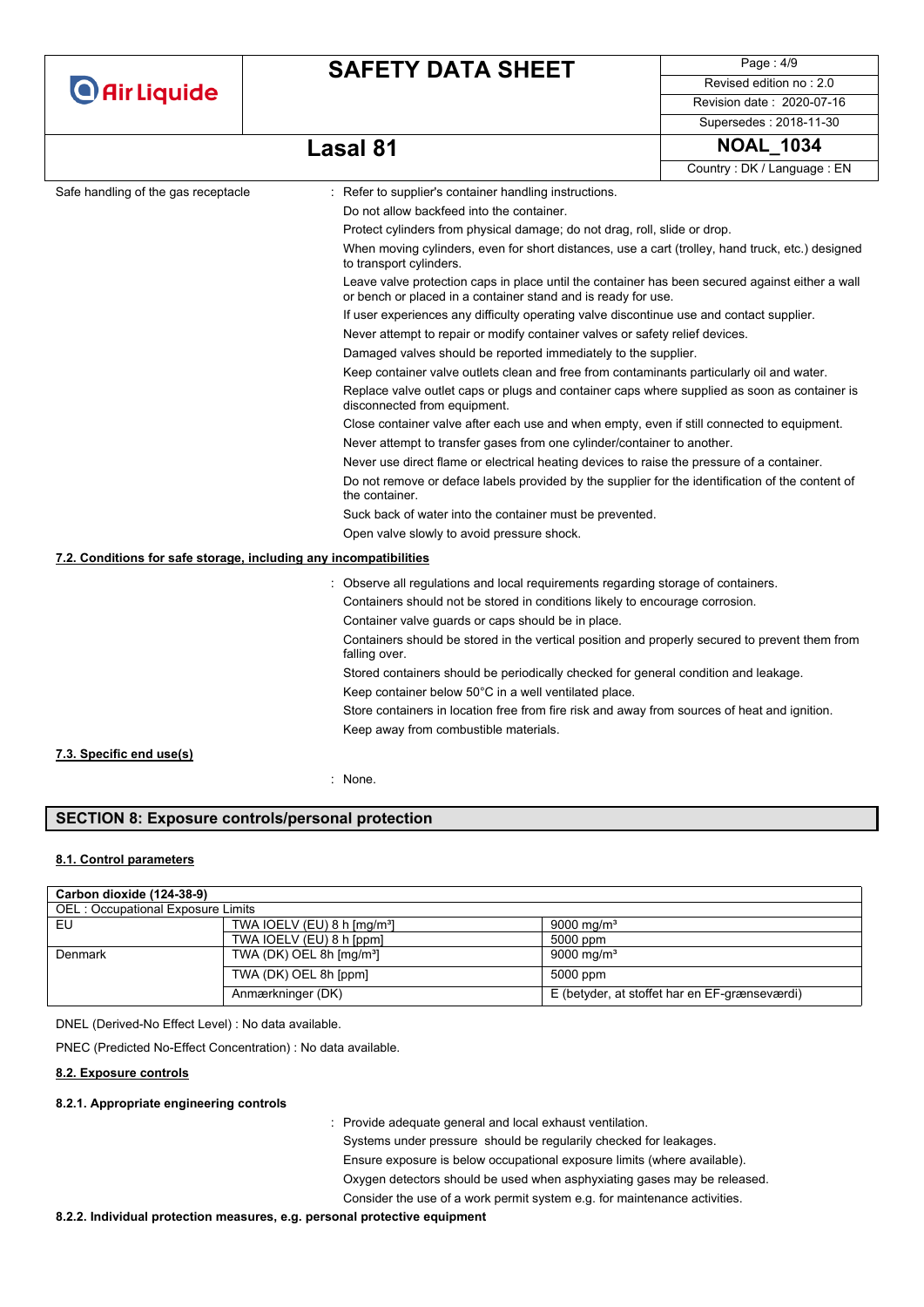# **SAFETY DATA SHEET**

Page : 5/9 Revised edition no : 2.0 Revision date : 2020-07-16

Supersedes : 2018-11-30

Country : DK / Language : EN

# **Lasal 81 NOAL\_1034**

|                                        | $\pm$ A risk assessment should be conducted and documented in each work area to assess the risks<br>related to the use of the product and to select the PPE that matches the relevant risk. The<br>following recommendations should be considered:<br>PPE compliant to the recommended EN/ISO standards should be selected.                                                                                                                                                                                                                                                                                                                                                                                  |
|----------------------------------------|--------------------------------------------------------------------------------------------------------------------------------------------------------------------------------------------------------------------------------------------------------------------------------------------------------------------------------------------------------------------------------------------------------------------------------------------------------------------------------------------------------------------------------------------------------------------------------------------------------------------------------------------------------------------------------------------------------------|
| • Eye/face protection                  | : Wear safety glasses with side shields.<br>Standard EN 166 - Personal eye-protection - specifications.                                                                                                                                                                                                                                                                                                                                                                                                                                                                                                                                                                                                      |
| • Skin protection                      |                                                                                                                                                                                                                                                                                                                                                                                                                                                                                                                                                                                                                                                                                                              |
| - Hand protection                      | : Wear working gloves when handling gas containers.                                                                                                                                                                                                                                                                                                                                                                                                                                                                                                                                                                                                                                                          |
|                                        | Standard EN 388 - Protective gloves against mechanical risk.                                                                                                                                                                                                                                                                                                                                                                                                                                                                                                                                                                                                                                                 |
| - Other                                | : Wear safety shoes while handling containers.<br>Standard EN ISO 20345 - Personal protective equipment - Safety footwear.                                                                                                                                                                                                                                                                                                                                                                                                                                                                                                                                                                                   |
| • Respiratory protection               | : Gas filters may be used if all surrounding conditions e.g. type and concentration of the<br>contaminant(s) and duration of use are known.<br>Use gas filters with full face mask, where exposure limits may be exceeded for a short-term<br>period, e.g. connecting or disconnecting containers.<br>Gas filters do not protect against oxygen deficiency.<br>Self contained breathing apparatus (SCBA) or positive pressure airline with mask are to be<br>used in oxygen-deficient atmospheres.<br>Standard EN 14387 - Gas filter(s), combined filter(s) and standard EN136, full face masks.<br>Standard EN 137 - Self-contained open-circuit compressed air breathing apparatus with full<br>face mask. |
| • Thermal hazards                      | : None in addition to the above sections.                                                                                                                                                                                                                                                                                                                                                                                                                                                                                                                                                                                                                                                                    |
| 8.2.3. Environmental exposure controls |                                                                                                                                                                                                                                                                                                                                                                                                                                                                                                                                                                                                                                                                                                              |
|                                        | : None necessary.                                                                                                                                                                                                                                                                                                                                                                                                                                                                                                                                                                                                                                                                                            |

# **SECTION 9: Physical and chemical properties**

# **9.1. Information on basic physical and chemical properties**

Appearance

| Physical state at 20°C / 101.3kPa | : Gas. |
|-----------------------------------|--------|
|                                   |        |

| Colour                                          | Mixture contains one or more component(s) which have the following colour(s):<br>Colourless.                                                                           |
|-------------------------------------------------|------------------------------------------------------------------------------------------------------------------------------------------------------------------------|
| Odour                                           | Odourless.                                                                                                                                                             |
| Odour threshold                                 | : Odour threshold is subjective and inadequate to warn of overexposure.                                                                                                |
| pH value                                        | : Not applicable for gases and gas mixtures.                                                                                                                           |
| Molar mass                                      | : Not applicable for gas mixtures.                                                                                                                                     |
| Melting point                                   | : Not applicable for gas mixtures.                                                                                                                                     |
| Boiling point                                   | : Not applicable for gas mixtures.                                                                                                                                     |
| Flash point                                     | : Not applicable for gases and gas mixtures.                                                                                                                           |
| Evaporation rate (ether=1)                      | : Not applicable for gases and gas mixtures.                                                                                                                           |
| Flammability range                              | : Non flammable.                                                                                                                                                       |
| Vapour pressure [20°C]                          | : Not applicable.                                                                                                                                                      |
| Vapour pressure [50°C]                          | : Not applicable.                                                                                                                                                      |
| Relative density, gas (air=1)                   | : Lighter or similar to air.                                                                                                                                           |
| Solubility in water                             | Solubility in water of component(s) of the mixture :<br>• Hydrogen: 1.6 mg/l • Carbon dioxide: 2000 mg/l Completely soluble. • Nitrogen: 20 mg/l •<br>Helium: 1.5 mg/l |
| Partition coefficient n-octanol/water [log Kow] | : Not applicable for gas mixtures.                                                                                                                                     |
| Auto-ignition temperature                       | : Non flammable.                                                                                                                                                       |
| Decomposition point [°C]                        | : Not applicable.                                                                                                                                                      |
| Viscosity [20°C]                                | : No reliable data available.                                                                                                                                          |
| <b>Explosive Properties</b>                     | : Not applicable.                                                                                                                                                      |
| <b>Oxidising Properties</b>                     | : Not applicable.                                                                                                                                                      |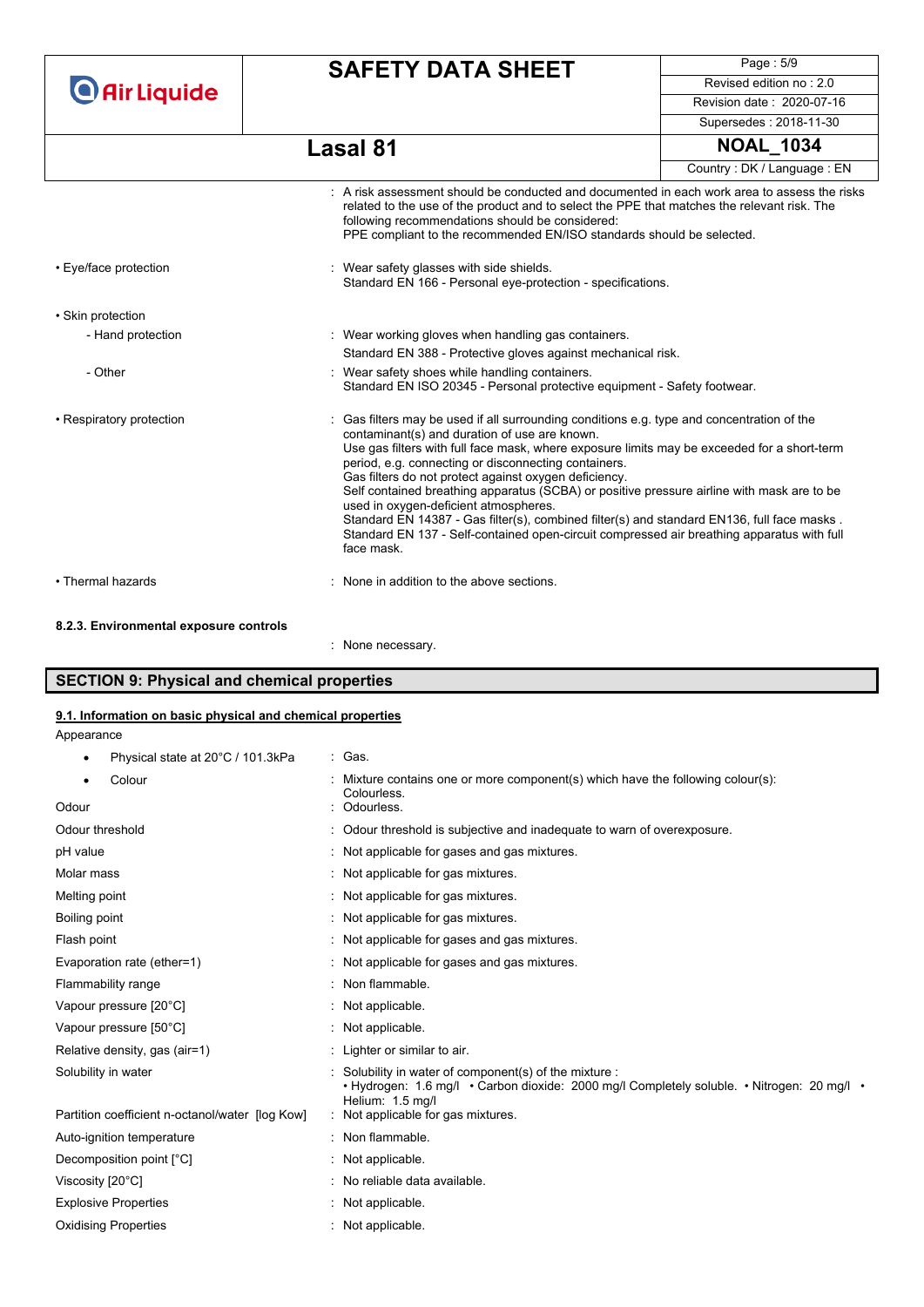# **SAFETY DATA SHEET**

Page : 6/9 Revised edition no : 2.0 Revision date : 2020-07-16

**Lasal 81 NOAL\_1034** Country : DK / Language : EN

Supersedes : 2018-11-30

### **9.2. Other information**

Other data in the set of the set of the set of the set of the set of the set of the set of the set of the set o

### **SECTION 10: Stability and reactivity**

| 10.1. Reactivity                         |                                                                                                           |
|------------------------------------------|-----------------------------------------------------------------------------------------------------------|
|                                          | : No reactivity hazard other than the effects described in sub-sections below.                            |
| 10.2. Chemical stability                 | Stable under normal conditions.                                                                           |
| 10.3. Possibility of hazardous reactions |                                                                                                           |
|                                          | : No additional information available                                                                     |
| 10.4. Conditions to avoid                |                                                                                                           |
|                                          | : Avoid moisture in installation systems.                                                                 |
| 10.5. Incompatible materials             |                                                                                                           |
|                                          | : For additional information on compatibility refer to ISO 11114.                                         |
| 10.6. Hazardous decomposition products   |                                                                                                           |
|                                          | : Under normal conditions of storage and use, hazardous decomposition products should not be<br>produced. |

### **SECTION 11: Toxicological information**

# **11.1. Information on toxicological effects**

| <b>Acute toxicity</b>             | : Toxicological effects not expected from this product if occupational exposure limit values are<br>not exceeded. |
|-----------------------------------|-------------------------------------------------------------------------------------------------------------------|
| Skin corrosion/irritation         | No known effects from this product.                                                                               |
| Serious eye damage/irritation     | : No known effects from this product.                                                                             |
| Respiratory or skin sensitisation | : No known effects from this product.                                                                             |
| Germ cell mutagenicity            | : No known effects from this product.                                                                             |
| Carcinogenicity                   | : No known effects from this product.                                                                             |
| <b>Reproductive toxicity</b>      | : No known effects from this product.<br>No known effects from this product.                                      |
| <b>STOT-single exposure</b>       | : No known effects from this product.                                                                             |
| <b>STOT-repeated exposure</b>     | : No known effects from this product.                                                                             |
| <b>Aspiration hazard</b>          | : Not applicable for gases and gas mixtures.                                                                      |

### **SECTION 12: Ecological information**

| 12.1. Toxicity |
|----------------|
|                |

| Assessment                          | : No ecological damage caused by this product.                                                |
|-------------------------------------|-----------------------------------------------------------------------------------------------|
| EC50 48h - Daphnia magna [mg/l]     | : No data available.                                                                          |
| EC50 72h - Algae [mg/l]             | $:$ No data available.                                                                        |
| LC50 96 h - Fish [mq/l]             | $:$ No data available.                                                                        |
| 12.2. Persistence and degradability |                                                                                               |
| Assessment                          | : No ecological damage caused by this product.                                                |
| 12.3. Bioaccumulative potential     |                                                                                               |
| Assessment                          | : No data available.                                                                          |
| 12.4. Mobility in soil              |                                                                                               |
| Assessment                          | : Because of its high volatility, the product is unlikely to cause ground or water pollution. |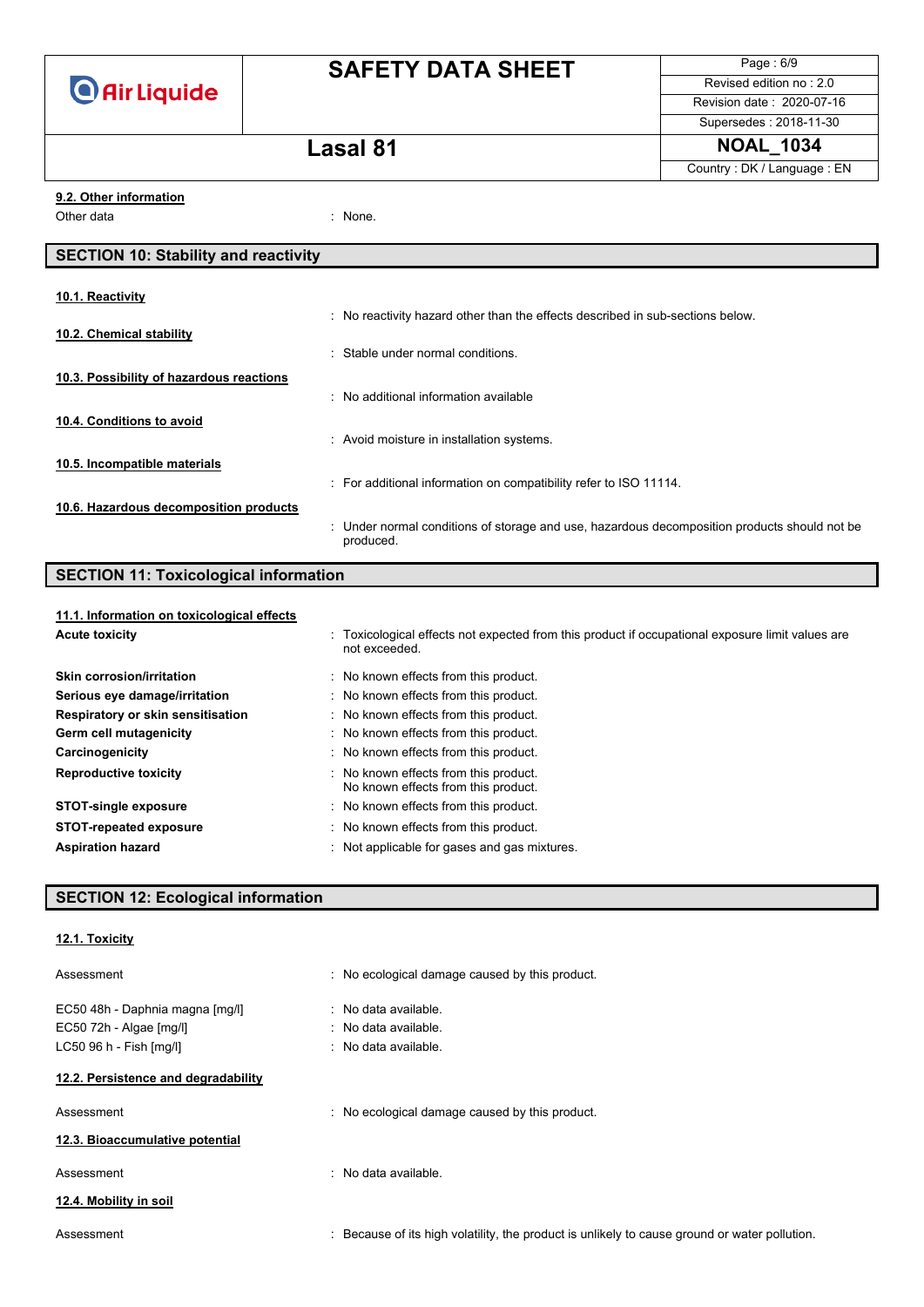# **SAFETY DATA SHEET**

Page : 7/9 Revised edition no : 2.0 Revision date : 2020-07-16

Supersedes : 2018-11-30

### **Lasal 81 NOAL\_1034**

|  | Country: DK / Language: EN |  |
|--|----------------------------|--|
|  |                            |  |

|                                            | Partition into soil is unlikely.                                                                              |
|--------------------------------------------|---------------------------------------------------------------------------------------------------------------|
| 12.5. Results of PBT and vPvB assessment   |                                                                                                               |
|                                            |                                                                                                               |
| Assessment                                 | : Not classified as PBT or vPvB.                                                                              |
| 12.6. Other adverse effects                |                                                                                                               |
| Other adverse effects                      | : No known effects from this product.                                                                         |
| Effect on the ozone layer                  | None.                                                                                                         |
| Effect on global warming                   | Contains greenhouse gas(es).                                                                                  |
|                                            |                                                                                                               |
| <b>SECTION 13: Disposal considerations</b> |                                                                                                               |
| 13.1. Waste treatment methods              |                                                                                                               |
|                                            | May be vented to atmosphere in a well ventilated place.                                                       |
|                                            | Do not discharge into any place where its accumulation could be dangerous.                                    |
|                                            | Return unused product in original container to supplier.                                                      |
| List of hazardous waste codes (from        | : 16 05 05 : Gases in pressure containers other than those mentioned in 16 05 04.                             |
| Commission Decision 2000/532/EC as         |                                                                                                               |
| amended)                                   |                                                                                                               |
| 13.2. Additional information               |                                                                                                               |
|                                            | : External treatment and disposal of waste should comply with applicable local and/or nationa<br>regulations. |
|                                            |                                                                                                               |
| <b>SECTION 14: Transport information</b>   |                                                                                                               |
|                                            |                                                                                                               |
| 14.1. UN number                            |                                                                                                               |
| UN-No.                                     | : 1956                                                                                                        |
| 14.2. UN proper shipping name              |                                                                                                               |
|                                            | COMPRESSED GAS, N.O.S. (Helium, Nitrogen)                                                                     |
| Transport by road/rail (ADR/RID)           |                                                                                                               |
| Transport by air (ICAO-TI / IATA-DGR)      | Compressed gas, n.o.s. (Helium, Nitrogen)                                                                     |
| <b>Transport by sea (IMDG)</b>             | COMPRESSED GAS, N.O.S. (Helium, Nitrogen)                                                                     |
| 14.3. Transport hazard class(es)           |                                                                                                               |
| Labelling                                  |                                                                                                               |
|                                            |                                                                                                               |
|                                            |                                                                                                               |
|                                            |                                                                                                               |
|                                            | 2.2 : Non-flammable, non-toxic gases.                                                                         |
| Transport by road/rail (ADR/RID)           |                                                                                                               |
| Class                                      | $\therefore$ 2.                                                                                               |
| Classification code                        | : 1A.                                                                                                         |
| Hazard identification number               | : 20.                                                                                                         |
| <b>Tunnel Restriction</b>                  | : E - Passage forbidden through tunnels of category E.                                                        |
| Transport by air (ICAO-TI / IATA-DGR)      |                                                                                                               |
| Class / Div. (Sub. risk(s))                | : 2.2                                                                                                         |
| Transport by sea (IMDG)                    |                                                                                                               |
| Class / Div. (Sub. risk(s))                | : 2.2                                                                                                         |
| Emergency Schedule (EmS) - Fire            | $\therefore$ F-C.                                                                                             |
| Emergency Schedule (EmS) - Spillage        | $\cdot$ S-V.                                                                                                  |
|                                            |                                                                                                               |

### **14.4. Packing group**

| Transport by road/rail (ADR/RID)      | : Not established. |
|---------------------------------------|--------------------|
| Transport by air (ICAO-TI / IATA-DGR) | : Not established. |
| Transport by sea (IMDG)               | : Not established. |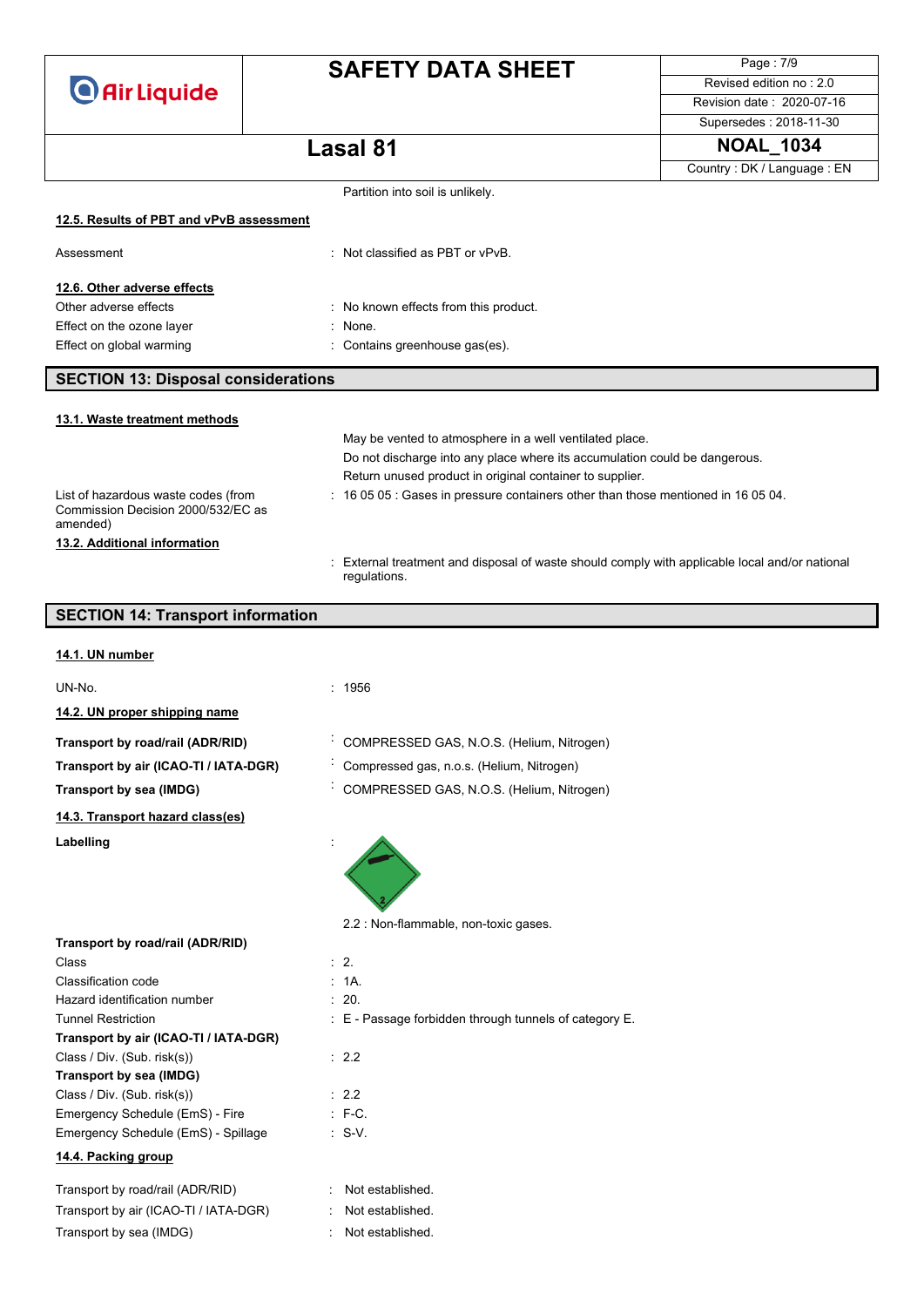# **SAFETY DATA SHEET**

Page : 8/9 Revised edition no : 2.0 Revision date : 2020-07-16

Supersedes : 2018-11-30

### **Lasal 81 NOAL\_1034**

|                                       |                                                                                                                                          | Country: DK / Language: EN |
|---------------------------------------|------------------------------------------------------------------------------------------------------------------------------------------|----------------------------|
| 14.5. Environmental hazards           |                                                                                                                                          |                            |
| Transport by road/rail (ADR/RID)      | : None.                                                                                                                                  |                            |
| Transport by air (ICAO-TI / IATA-DGR) | None.                                                                                                                                    |                            |
| Transport by sea (IMDG)               | : None.                                                                                                                                  |                            |
| 14.6. Special precautions for user    |                                                                                                                                          |                            |
| Packing Instruction(s)                |                                                                                                                                          |                            |
| Transport by road/rail (ADR/RID)      | : P200.                                                                                                                                  |                            |
| Transport by air (ICAO-TI / IATA-DGR) |                                                                                                                                          |                            |
| Passenger and Cargo Aircraft          | : 200.                                                                                                                                   |                            |
| Cargo Aircraft only                   | : 200.                                                                                                                                   |                            |
| Transport by sea (IMDG)               | : P200.                                                                                                                                  |                            |
| Special transport precautions         | : Avoid transport on vehicles where the load space is not separated from the driver's<br>compartment.                                    |                            |
|                                       | Ensure vehicle driver is aware of the potential hazards of the load and knows what to do in the<br>event of an accident or an emergency. |                            |
|                                       | Before transporting product containers:                                                                                                  |                            |
|                                       | - Ensure there is adequate ventilation.                                                                                                  |                            |
|                                       | - Ensure that containers are firmly secured.                                                                                             |                            |
|                                       | - Ensure valve is closed and not leaking.                                                                                                |                            |
|                                       | - Ensure valve outlet cap nut or plug (where provided) is correctly fitted.                                                              |                            |
|                                       | - Ensure valve protection device (where provided) is correctly fitted.                                                                   |                            |

### **14.7. Transport in bulk according to Annex II of Marpol and the IBC Code**

#### : Not applicable.

| <b>SECTION 15: Regulatory information</b>               |                                                                                                         |  |  |
|---------------------------------------------------------|---------------------------------------------------------------------------------------------------------|--|--|
| <b>EU-Regulations</b>                                   | 15.1. Safety, health and environmental regulations/legislation specific for the substance or mixture    |  |  |
| Restrictions on use                                     | : None.                                                                                                 |  |  |
| Seveso Directive : 2012/18/EU (Seveso III)              | $\therefore$ Not covered.                                                                               |  |  |
| <b>National regulations</b>                             |                                                                                                         |  |  |
| National legislation                                    | : Ensure all national/local regulations are observed.                                                   |  |  |
| <b>Denmark</b>                                          |                                                                                                         |  |  |
| Recommendations Danish Regulation                       | Pregnant/breastfeeding women working with the product must not be in direct contact with the<br>product |  |  |
| 15.2. Chemical safety assessment                        |                                                                                                         |  |  |
| A CSA does not need to be carried out for this product. |                                                                                                         |  |  |

### **SECTION 16: Other information**

Indication of changes **interval of the COV**: Revised safety data sheet in accordance with commission regulation (EU) No 453/2010.